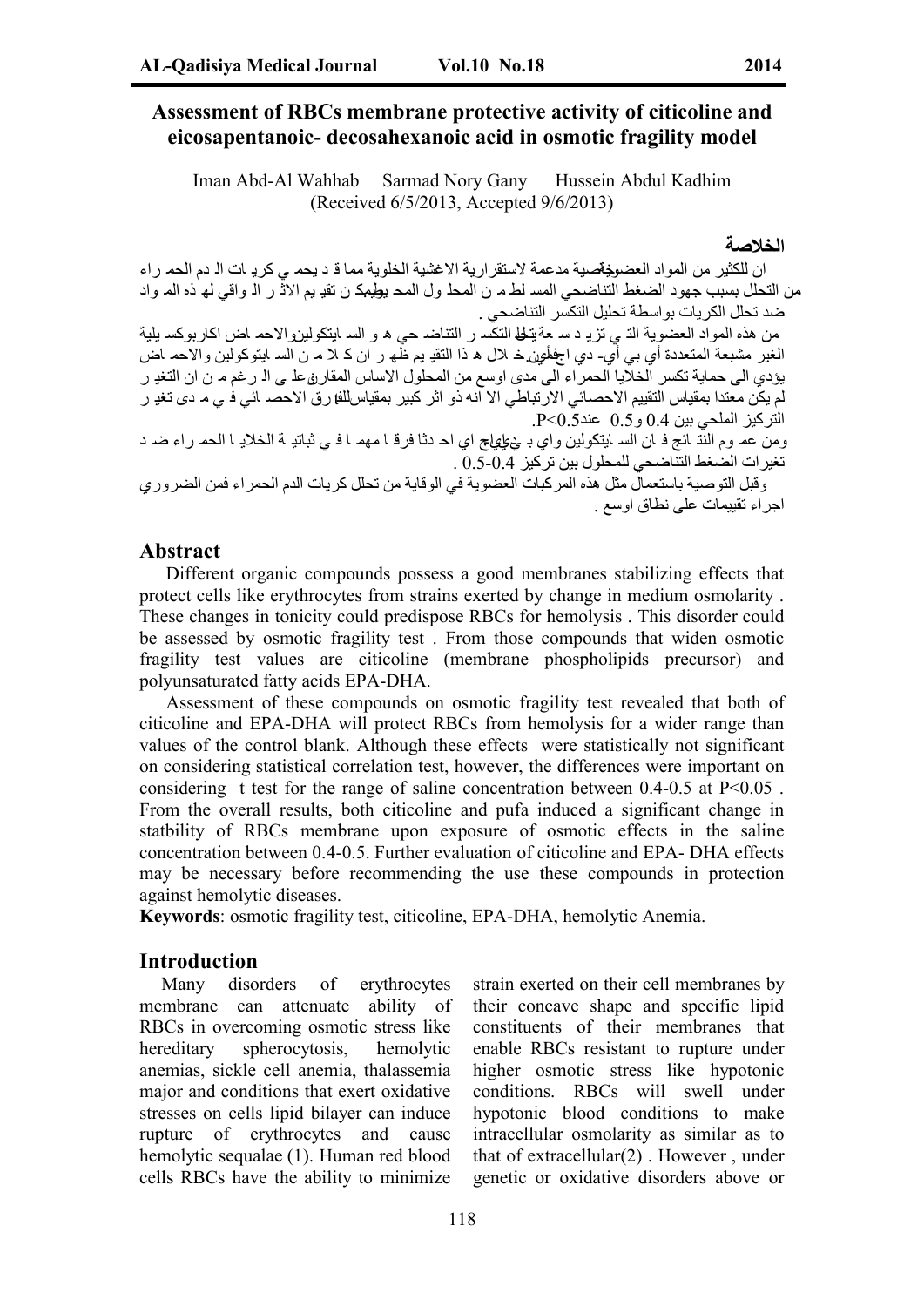under abnormal hypotonicity this ability of RBCs is lacking giving rise to fragile RBCs that eventually will hemolyse when for example traversing splenic network .

As many disorders can cause RBCs to lack one or more of their plasma membrane constituents, supplement of some essential lipid bilayer supporting agents like unsaturated fatty acids ( eicosopentanoic EPA and decosohexanoic DHA acids ) and adenosine analoque citicoline are



Figure (1) citicoline structure, a membrane phospholipids precursor (4) In regard to polyunsaturated fatty acids (pufa) and omega-3 pufa they have the following properties:

Osmotic fragility is a test to measures red blood cell (RBC) resistance to hemolysis when exposed to a series of increasingly dilute saline solutions. It has a normal



Figure (3) the normal range of human RBCs fragility values as compared with sickle cell anemia and spherocytosis.

expected to increase RBCs resistance for strains exerted by hypotonic or stressful conditions since these compounds could optimize structural integrity of plasma membrane of many cell types  $(3)$ .

Citicoline is a phosholipid precursor that stabilizes cell membrane (Chemical IUPAC Name 2-[[[5-(4-amino-2-oxopyrimidin- l-yl)-3,4- dihydroxy – oxolan -2-yl] methoxy –hydroxy-phosphory l]oxy-hydroxy – phosphory l ] oxyethy l –trimethy l – azanium ). It has the structure:

| @-characteristics  | Methyl end                                                           | end | Carboxyl Saturation A-characteristics  |
|--------------------|----------------------------------------------------------------------|-----|----------------------------------------|
| Stearic 18:0       | VVVVVV COOH Saturate 18:0                                            |     |                                        |
| Oleic 18:1, p.9    | VANVIV COOH Monoene 18:1 19                                          |     |                                        |
| Linoleic 18:2, a-6 | WEARAND COOH Polyene 18:2 19,12                                      |     |                                        |
|                    | α-Linolenic 18:3, ω-3 > 3 15 12<br>- ΛΛΛ/ COOH Polyene 18:3 Δ9,12,15 |     |                                        |
| EPA 20:5, 01-3     | 17 14 11 5 8<br>AAAA COOH Polyene 20:5 15,8,11,14,17                 |     |                                        |
| DHA 22:6, @-3      |                                                                      |     | VVVVCOOH Polyene 20:6 14,7,10,13,16,19 |

Figure (2) the structure of different types of pufa (5).

range: Hemolysis begins 0.45% and complete 0.35%**.**

The sooner hemolysis occurs, the greater the osmotic fragility of the cells .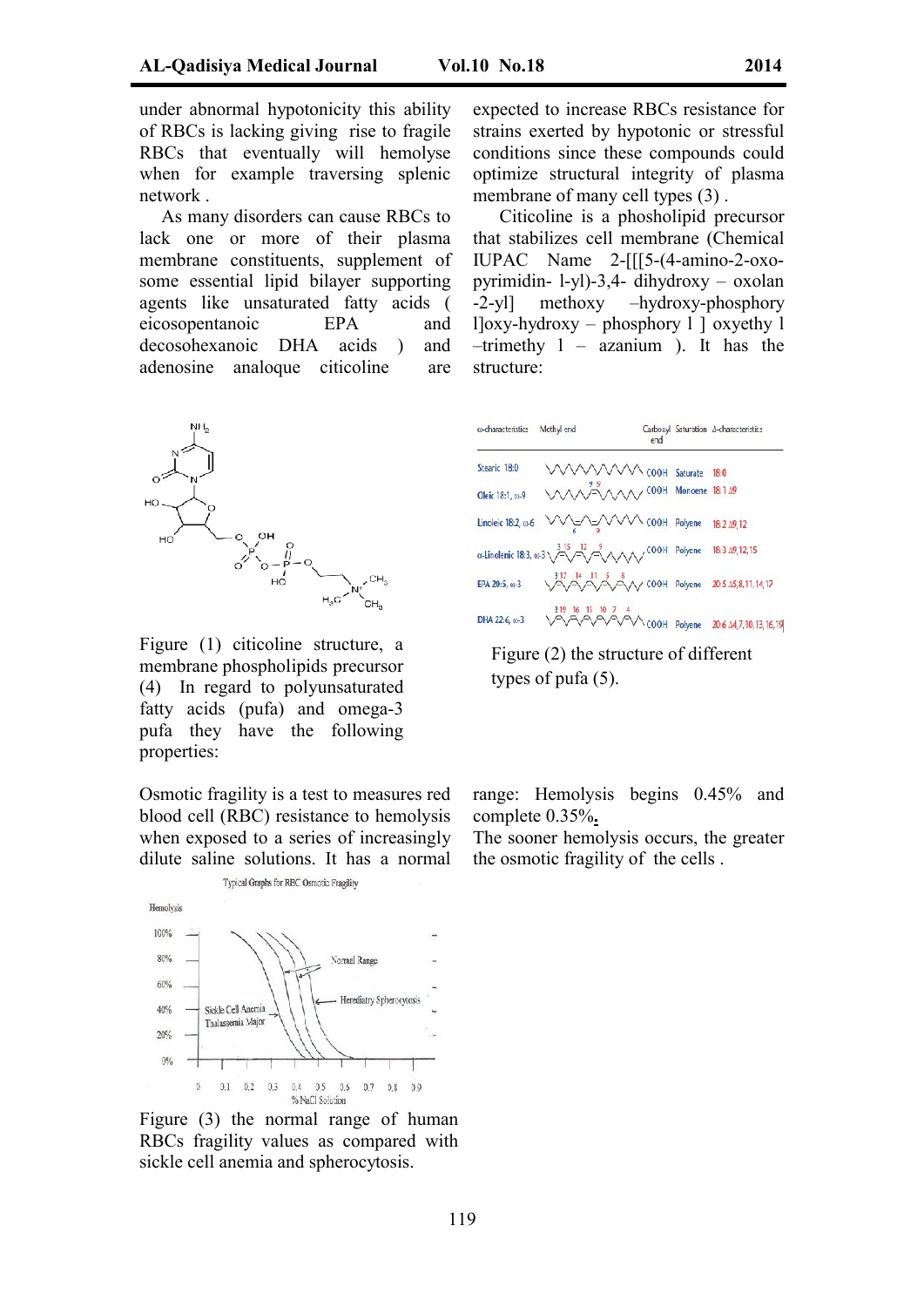# **Materials and Methods**

The research was carried out at Therapeutic Research Unit College of Medicine Kufa University. Collection Medium: EDTA blood collection tubes

Minimum: 5 ml whole blood. Specimen: whole blood Rejection Criteria: Hemolyzed specimen. Methodology: Spectrophotometer .At 540 nm .

Table (1) Steps of serial dilutions of blood samples for testing RBCs fragility.

| Test tube | $1\%$ Nacl (ml) | D.W.(ml) | Final conc. $(\% )$ |
|-----------|-----------------|----------|---------------------|
| 1         | 10.0            | 0.0      | 1.00                |
| 2         | 8.5             | 1.5      | 0.85                |
| 3         | 7.5             | 2.5      | 0.75                |
| 4         | 6.5             | 3.5      | 0.65                |
| 5         | 6.0             | 4.0      | 0.55                |
| 7         | 5.0             | 5.0      | 0.50                |
| 8         | 4.5             | 5.50     | 0.45                |
| 9         | 4.0             | 6.0      | 0.40                |
| 10        | 3.5             | 6.0      | 0.35                |
| 11        | 3.0             | 7.0      | 0.30                |
| 12        | 2.0             | 8.0      | 0.20                |
| 13        | 1.0             | 9.0      | 0.10                |
| 14        | 0.0             | 10.0     | 0.00                |

1- Preparation of test tubes and blood samples.

2-Then every volume was divided into 2 tubes so that 28 tubes were obtained.

3- 50 micron of whole blood was added to each tube.

4- The tubes were left at R.T for 30 min at 2500 rpm.

5- Mixing by using the vortex.

6-Centrifugation for 5 minutes at 2500 rpm

7- Measuring the absorbance in the tubes by using spectrophotometer (540nm).

8-calculate the  $%$  of hemolysis =

(Abs of tube /Abs of tube 14 )\*  $100\%$ : Normal Range

Hemolysis begins 0.45% and complete 0.35%



Figure (4) osmotic fragility values of human RBCs against serially increasing saline concentration for both citicoline and EPA-DHA in comparism with the blank (untreated) solution.

# **Results**